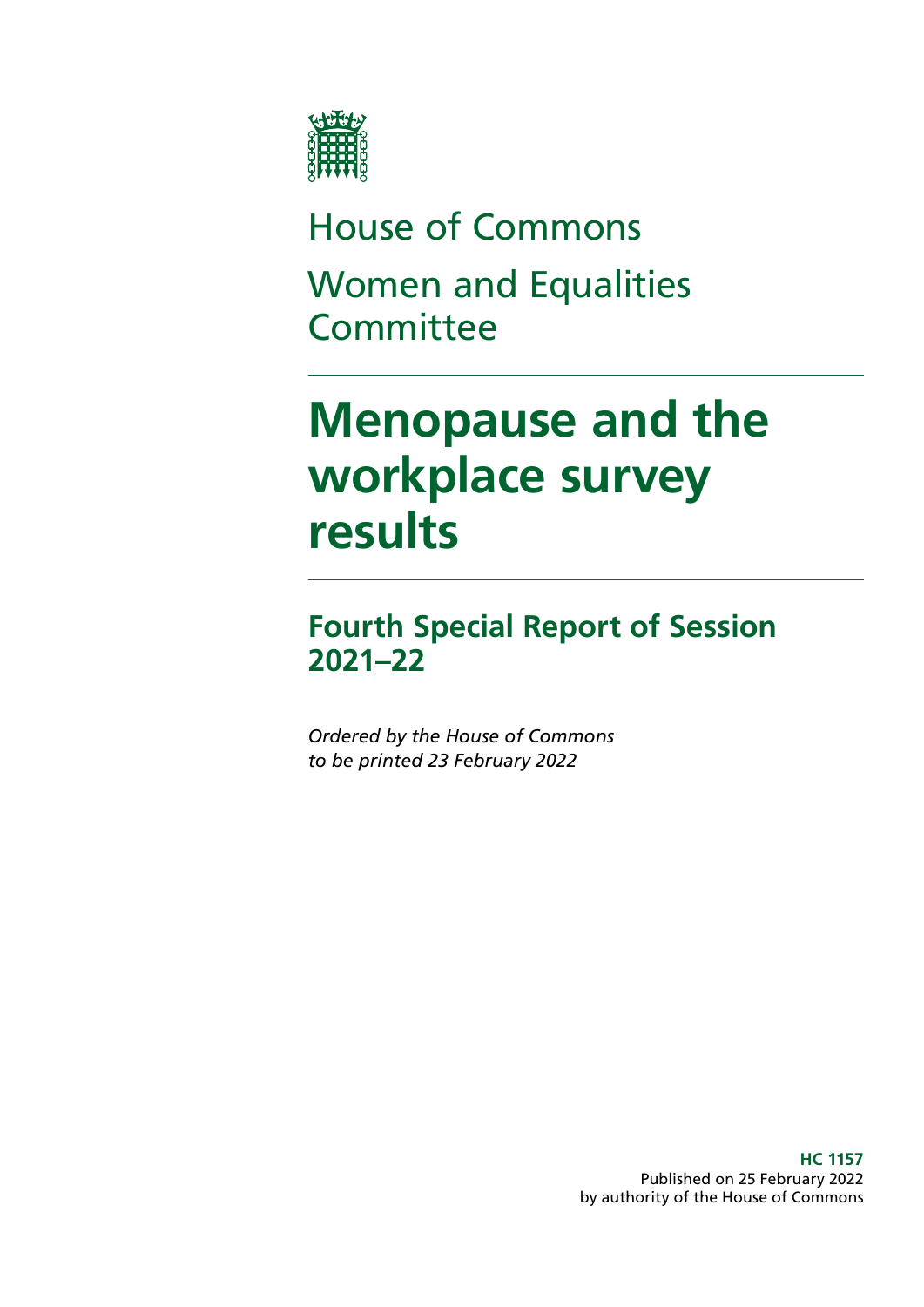#### **Women and Equalities Committee**

The Women and Equalities Committee is appointed by the House of Commons to examine the expenditure, administration and policy of the Government Equalities Office (GEO).

#### **Current membership**

[Caroline Nokes MP](https://members.parliament.uk/member/4048/contact) (*Conservative, Romsey and Southampton North*) (Chair) [Theo Clarke MP](https://members.parliament.uk/member/4819/contact) (*Conservative, Stafford*) [Elliot Colburn MP](https://members.parliament.uk/member/4775/contact) (*Conservative, Carshalton and Wallington*) [Philip Davies MP](https://members.parliament.uk/member/1565/contact) (*Conservative, Shipley*) [Carolyn](https://members.parliament.uk/member/4480/contact) Harris (*Labour, Swansea East*) Dame Caroline Dinenage MP (*Conservative, Gosport, Stubbington, Lee on the Solent and Hill Head*) Jackie Doyle-Price MP (*Conservative, Thurrock*) [Kim Johnson MP](https://members.parliament.uk/member/4824/contact) (*Labour, Liverpool, Riverside*) [Kate Osborne MP](https://members.parliament.uk/member/4783/contact) (*Labour, Jarrow*) [Bell Ribeiro-Addy MP](https://members.parliament.uk/member/4764/contact) (*Labour, Streatham*) Ms Anum Quaisar MP (*Scottish National Party, Airdrie and Shotts*)

#### **Powers**

The Committee is one of the departmental select committees, the powers of which are set out in House of Commons Standing Orders, principally in SO No. 152. These are available on the internet via [www.parliament.uk.](http://www.parliament.uk/)

#### **Publication**

© Parliamentary Copyright House of Commons 2021. This publication may be reproduced under the terms of the Open Parliament Licence, which is published at [www.parliament.uk/site-information/copyright-parliament.](https://www.parliament.uk/site-information/copyright-parliament/)

Committee reports are published on the Committee's website at [www.parliament.uk/womenandequalities](http://www.parliament.uk/womenandequalities) and in print by Order of the House.

#### **Committee staff**

The current staff of the Committee are Hannah Barlow (Committee Operations Manager), James Clarke (Committee Specialist), Chloë Cockett (Senior Committee Specialist), Mark Earl (Safeguarding and Witness Support Officer), Matthew Eaton (Committee Specialist), Radhika Handa (Second Clerk), Michelle Garratty (Committee Operations Officer), Mariam Keating (Committee Specialist), and Margaret McKinnon (Clerk).

#### **Contacts**

All correspondence should be addressed to the Clerk of the Women and Equalities Committee, House of Commons, London SW1A 0AA. The telephone number for general enquiries is 020 7219 5513; the Committee's email address is [womeqcom@parliament.uk.](mailto:womeqcom%40parliament.uk?subject=)

You can follow the Committee on Twitter using [@Commonswomequ.](https://twitter.com/Commonswomequ)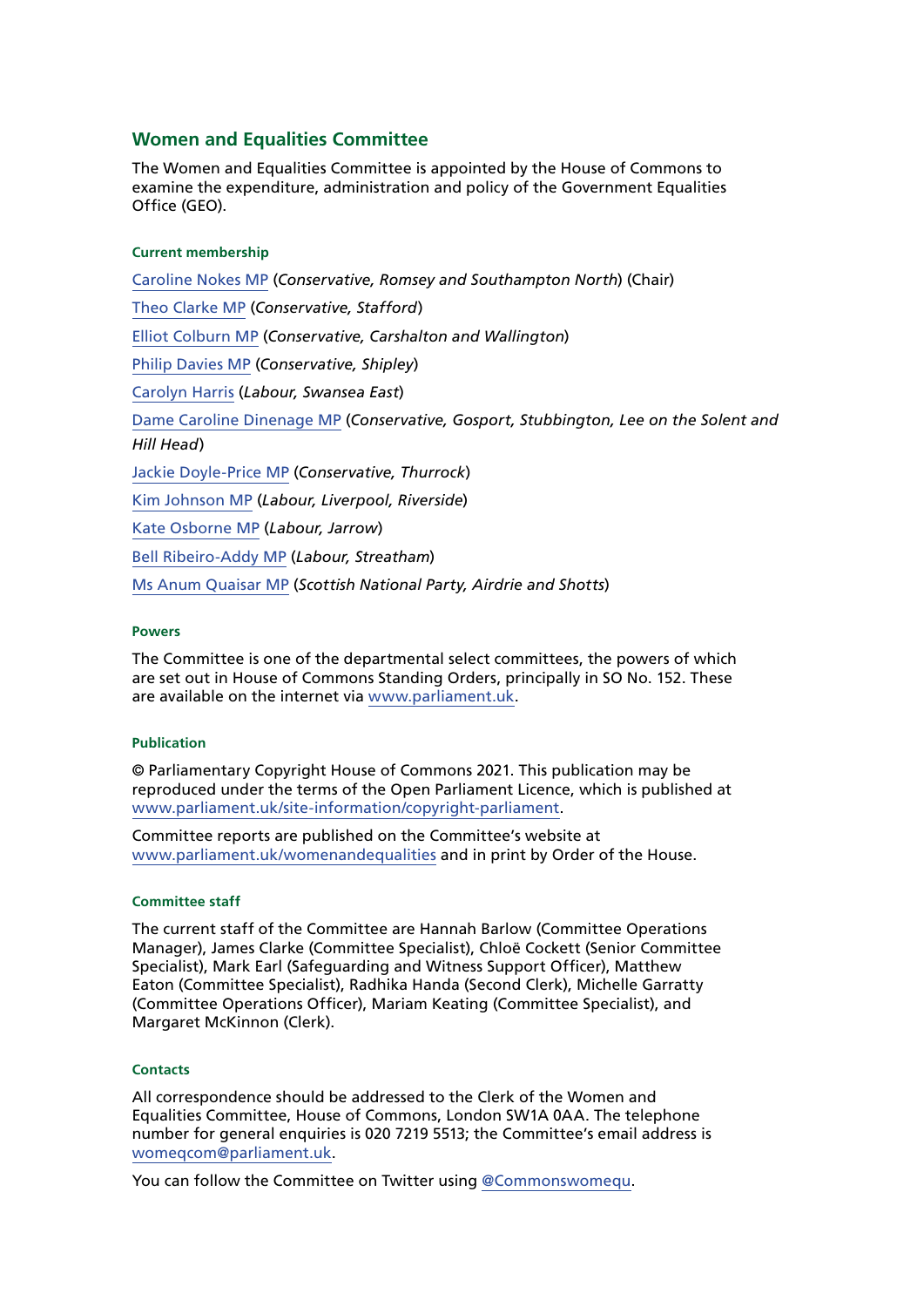# **1** Special Report

1. The Women and Equalities Committee conducted a survey from 16 September 2021 until 30 September 2021. We publicised it through our website, on Twitter, and through internal and external stakeholder networks. The survey received 2161 responses. The results of the survey can be seen in the Annexes of this report. We would like to thank everyone who took part in the survey. We would also like to extend particular thanks to Alice Saunders from the National Audit Office, who assisted with analysing data from the survey.

# **Sampling strategy**

2. For some questions,<sup>1</sup> a sample of 200 out of the 2161 respondents were selected for qualitative analysis. To ensure the sample was representative, the sampling strategy accounted for the diversity characteristics of each respondent, including age, sex, gender identity and ethnicity. Out of the 2161 respondents the majority were White British women who identified with the same gender that they were assigned at birth, spread over a range of age groups. As there is an unequal representation of each diversity characteristic, proportional sampling was inappropriate for this data. Instead, all respondents in minority groups within ethnicity, sex, and gender identity (i.e. all non-white, male, or did not identify with the gender that they were assigned at birth) were added to the sample, with the remainder being comprised of the majority group (white, female, and cisgender). For 'age', an even number of respondents from each age category were included. An initial sample size of 200 was chosen (approximately 10% of the entire sample). If after reviewing 200 cases lots of new views presented, the sample would be expanded, however, this was not necessary in this scenario.

The following free text questions were selected for representative sampling: Q22. What, if any, impact do you think your age had on your experience of menopause? Q23. What, if any, impact do you think your gender identity had on your experience of menopause? Q24. What do you think is the most important thing employers can do to support employees experiencing menopause?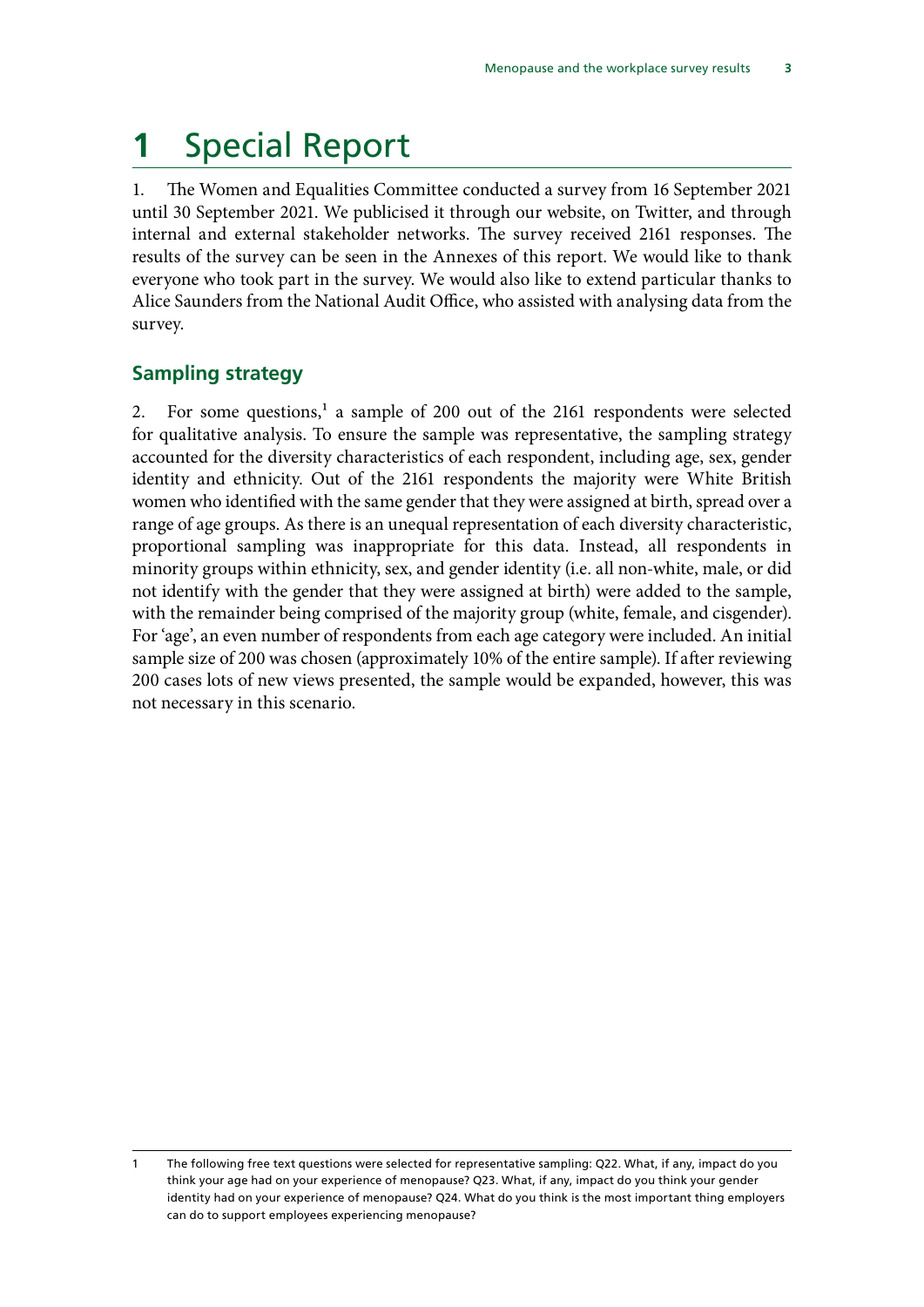# **1** Annex 1 - Analysis of survey data

# **Menopause and the workplace survey: what we learned**

### *Who we are*

1) We are the Woman and Equalities Committee in the House of Commons: a group of 11 MPs from different political parties, independent of the Government. We scrutinise the work of the Government on equalities issues.

## *Our work*

2) As part of our 'Menopause and the workplace' inquiry, we are investigating the way women and people who experience menopause are supported in the workplace. We wanted to hear about people's experiences at work and beyond and launched a survey, 'How has experiencing menopause impacted you?'

## *What we learned*

- 3) We learned that:
	- a) Most women experience menopause symptoms, which also affect them negatively at work;
	- b) Despite this, there is still considerable stigma about talking about menopause at work. Most women do not tell anyone at work or seek adjustments, out of concerns for privacy and worrying about the reaction of others;
	- c) Many workplaces do not have any policies relating to menopause and women do not always know how to seek support;
	- d) Respondents want support from their employers, which includes practical measures such making reasonable adjustments and providing for greater flexibility, as well as cultural changes like removing stigma, encouraging openness, education and awareness raising; and
	- e) There is some evidence that age, ethnicity and gender identity affect menopause symptoms and experiences, but we need more information.

## **Report**

## *Who responded to our survey?*

- 4) Of the 2161 respondents to our survey:
	- a) 94% stated their sex was female
	- b) 82% said the gender they identified with was the same as their sex as registered at birth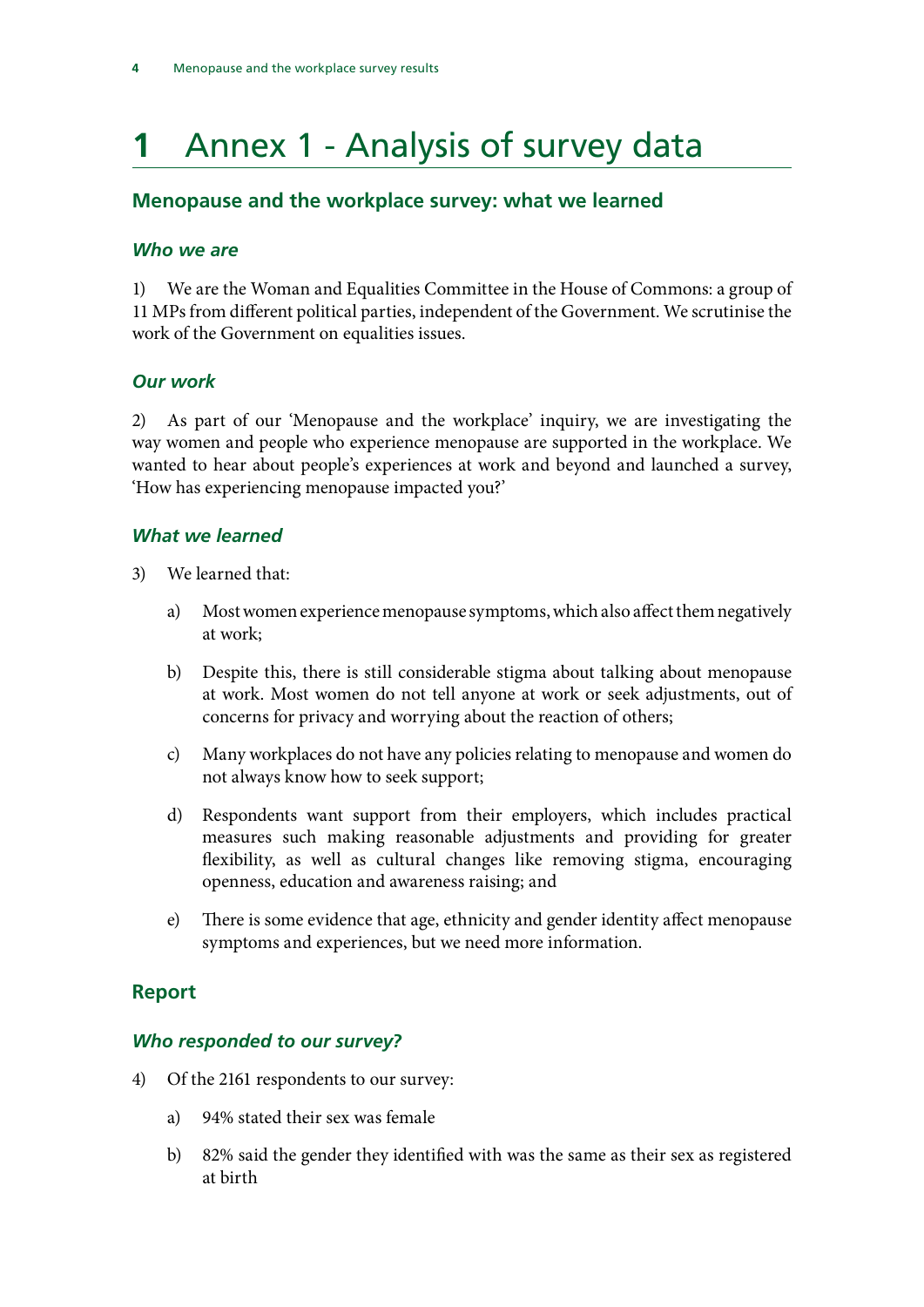- c) Around one third of respondents were under 50
- d) The ethnicity most respondents (87%) identified with was 'any white background'

#### *Symptoms and impact*

5) 38% of respondents were aged between 46 and 50 when they started to experience menopause symptoms, although a third of respondents started experiencing menopause symptoms before the age of 45.

6) 99% of respondents described at least one menopause symptom. 'Difficulty sleeping' was the most reported, followed by problems with memory and/or concentration. A significant number (69%) reported anxiety or depression as a symptom.

### *3. Did you experience any of the following menopause symptoms?*

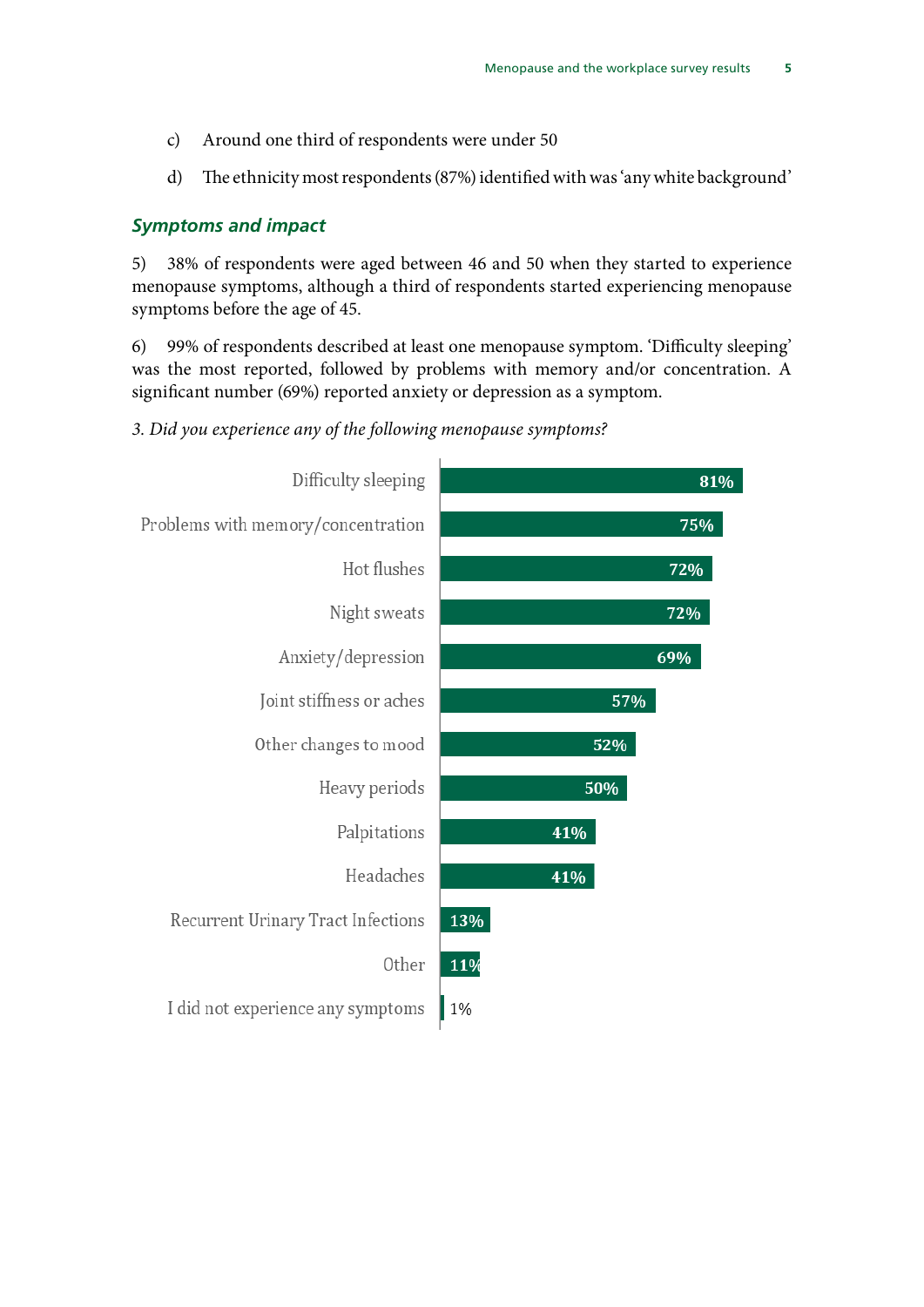7) Most respondents reported that these symptoms affected them at work, reporting a loss of ability to concentrate, increased stress and a loss of confidence. 31% of respondents took time off work due to symptoms.



*5. In what way did your menopause symptoms affect your ability to work?*

## *Telling people at work*

8) Despite the vast majority reporting some impact on how they felt at work, less than a third of respondents told anyone at work. The main reasons given for not telling anyone were privacy, followed by concern over people's reactions. A significant number of respondents simply did not know who to tell.

9) When it was reported, it tended to be to line managers (29%) or colleagues (32%) rather than to HR or occupational health. Those who told colleagues or line managers were more likely to say they felt supported, than those who told HR or occupational health.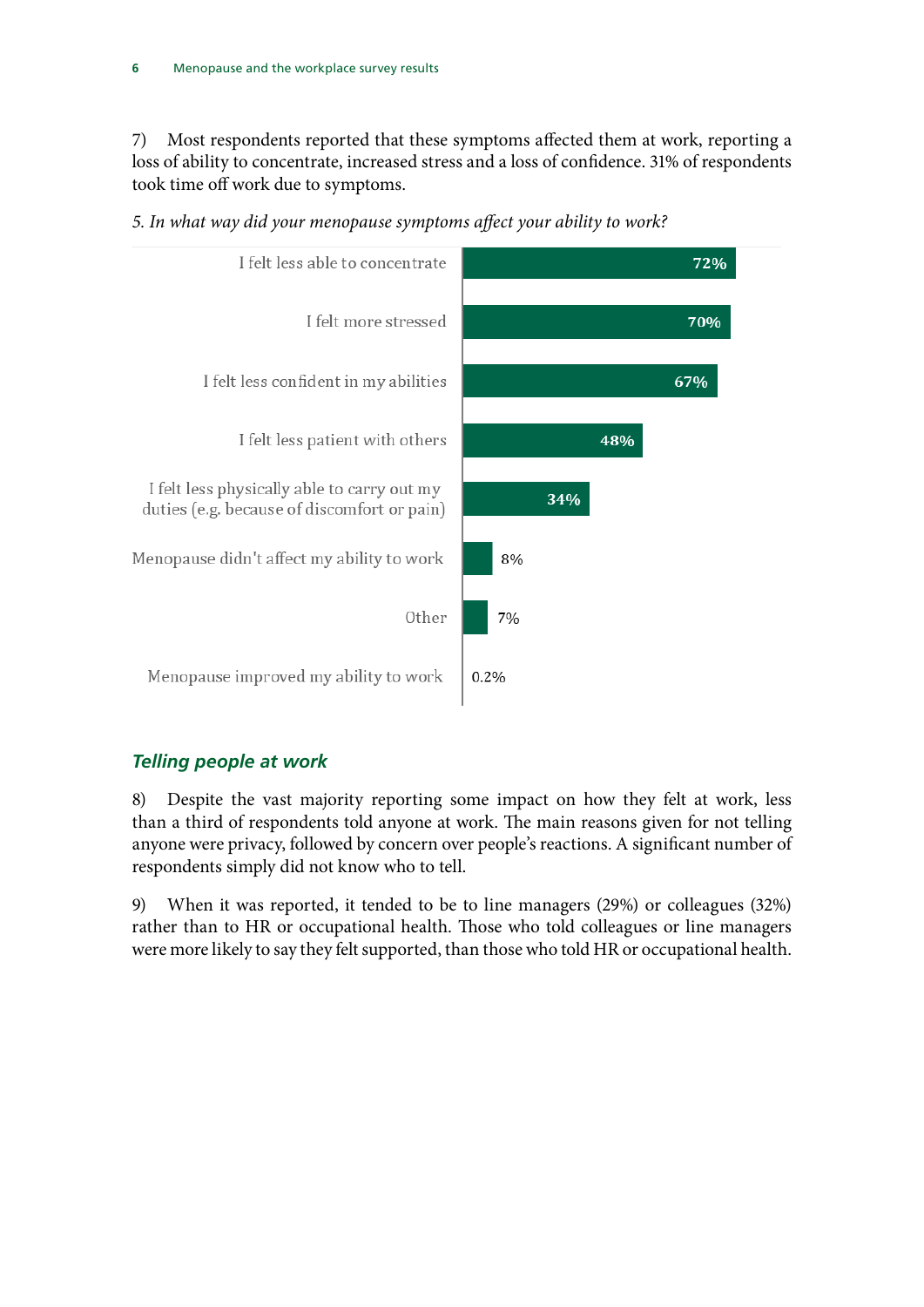

### *Support in the workplace*

10) Just under 11% of respondents requested adjustments due to their symptoms. The most common requests were for flexible working and temperature control.

11) Of those who did not request adjustments, the main reason given was "I was worried about the reaction of others" (26%). The next most commonly given reason was "I didn't know who to speak to" (19%).

*14. What adjustments did you request? (proportion of those that made requests)*

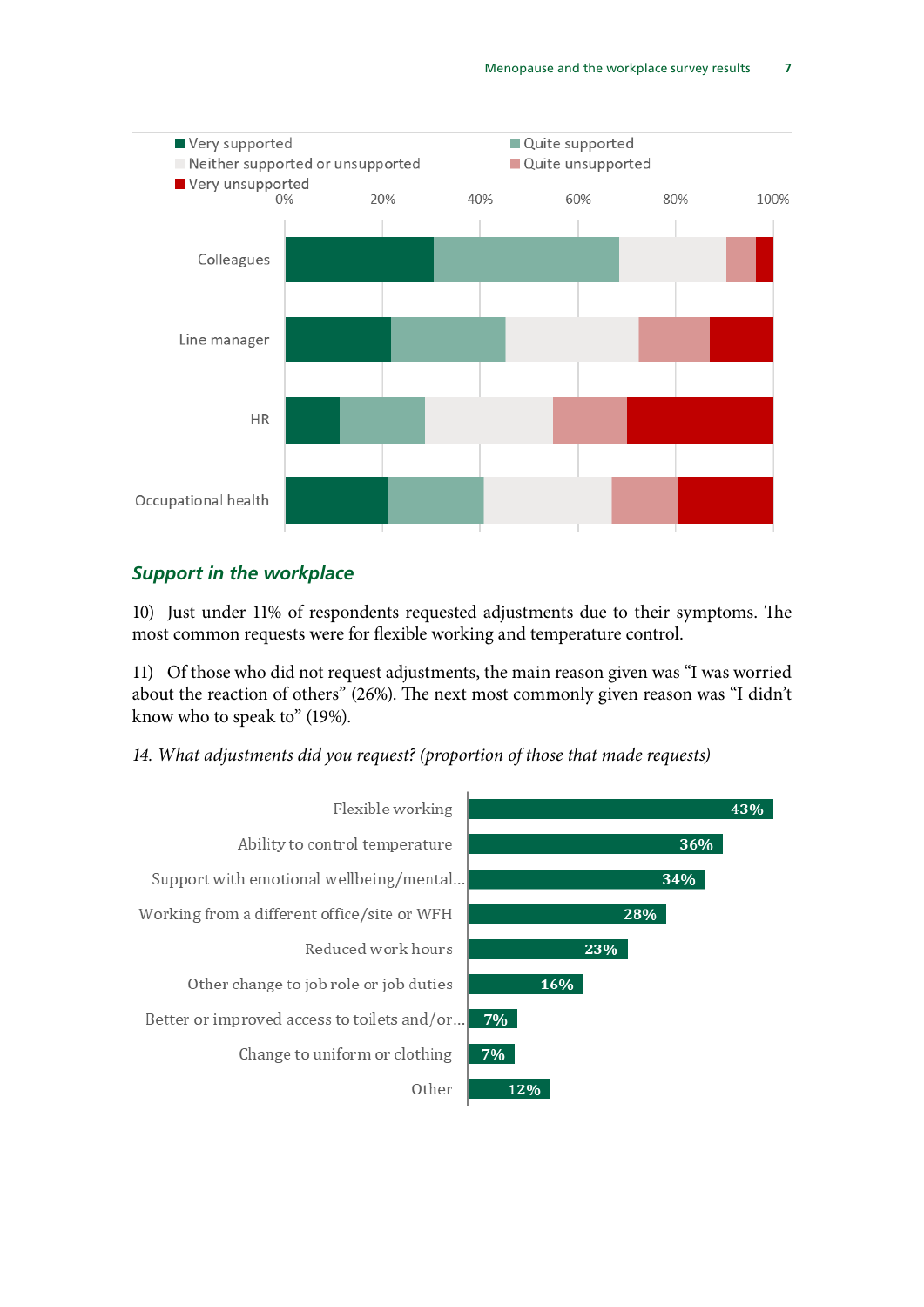12) The majority of those who requested an adjustment received some form of adjustment; however, 30% received no adjustments. Of those who received adjustment, 55% found those adjustments useful.



#### *16. Overall, how helpful were the adjustments that you received?*

## *What can employers do to support their employees experiencing menopause?*

13) We asked, "What do you think is the most important thing employers can do to support employees experiencing menopause?"

14) We analysed a representative sample and found a number of themes emerged as to what respondents wanted their employers to do:

- a) Provide adjustments
- b) Have policies
- c) Provide flexibility
- d) Education
- e) Support cultural changes
- f) Develop support networks

## *Adjustments*

## *Listen to what the individual needs and make adjustments accordingly*

15) Respondents referred to a number of practical adjustments that would help them. These included:

- a) having fans at the desks
- b) better ventilation
- c) uniforms appropriate for menopause, for example made of breathable material
- d) access to drinking water
- e) easy access to toilets and to washing facilities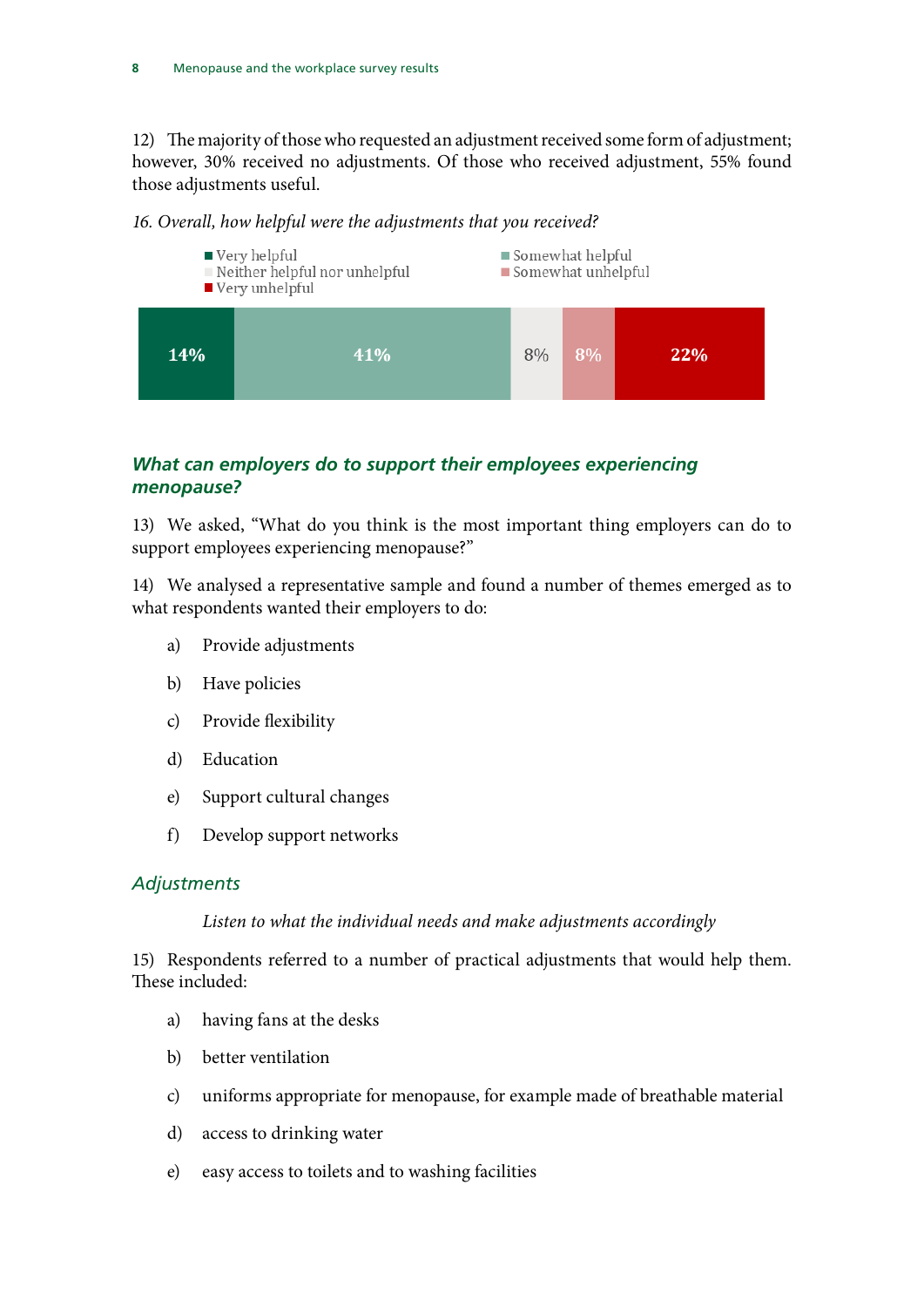#### *Policies*

*have a policy outlining what employers will do and where women are struggling at work can seek advice both internally and externally*

16) Respondents called for specific policies in their organisations that recognised the impact of menopause. Sickness policies were frequently mentioned, with respondents asking that absence policies not penalise those needing time off to deal with symptoms, or for menopause-related appointments.

#### *Flexibility*

17) Respondents called for flexibility in their working hours, as well as their place of work. Working from home was frequently mentioned.

#### *Education*

*Education! I am not embarrassed to discuss menopause and the symptoms that go along with it but when doing so with some colleagues it brings me back 30 years ago when I was breastfeeding. A lot of people need to get with the times!*

18) Respondents wanted to see a greater understanding of the menopause, and its impact, in the workplace. Many pointed to the need for managers to receive training.

#### *Cultural changes*

*Support should be available without stigma*

*Encourage open discussions, it shouldn't be something people are afraid of talking about.*

19) The removal of stigma and taboo relating to menopause was a repeated theme, as was a desire to move away from menopause being an acceptable topic for jokes or workplace 'banter'. Respondents said they wanted to be able to feel like it was possible and safe to discuss menopause with their managers and colleagues. Respondents called for an 'open space' for women to talk about what they are going through and for a willingness of others in the workplace to listen to the lived experience of women experiencing menopause. A few respondents were concerned that the introduction of further workplace support could have the unintended consequence of further stigmatising women.

#### *I needed to know that I wouldn't be penalised for my symptoms*

20) Another major theme was 'trust'; respondents wanted to feel like they were trusted to manage their work alongside menopause, without the fear of being disciplined or facing other negative consequences for being open about menopause or having to take time off.

#### *Support network*

21) Respondents emphasised the importance of feeling supported in the workplace and knowing how to access that support. Respondents wanted a safe place for women to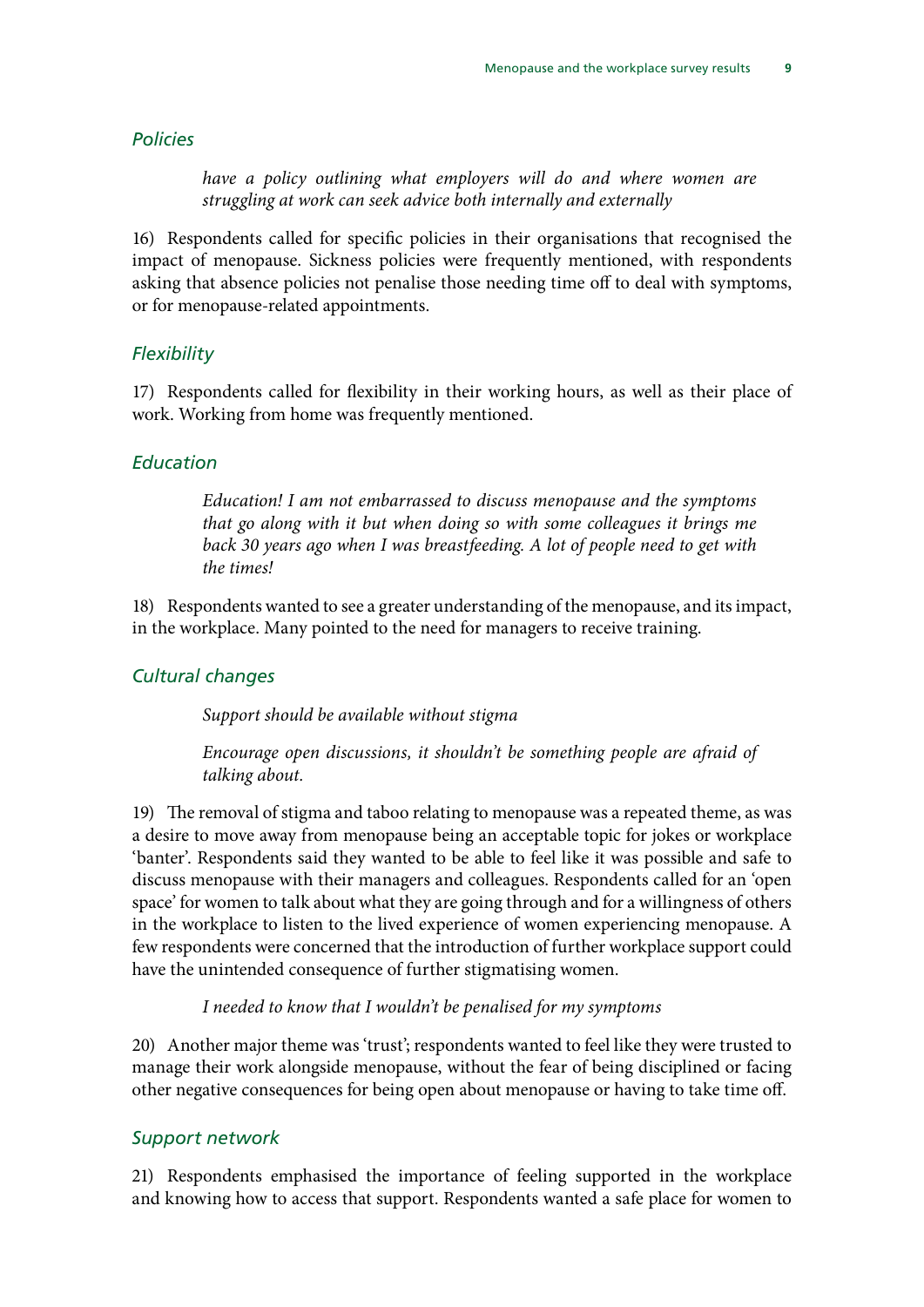discuss, or seek support or advice for, what they are going through. Some respondents emphasised being able to speak to female colleagues; others wanted to be able to speak with managers and some sought the support of external professionals who understand menopause.

## *Did people's characteristics affect their experience of menopause?*

22) Evidence to our inquiry, and wider research, suggested there were different challenges for certain groups of women and people experiencing menopause, in particular, some ethnic minority groups, younger women and LGBT+ people. To better understand this, we asked:

- a) What, if any, impact do you think your ethnicity had on your experience of menopause?
- b) What, if any, impact do you think your age had on your experience of menopause?
- c) What, if any, impact do you think your gender identity had on your experience of menopause?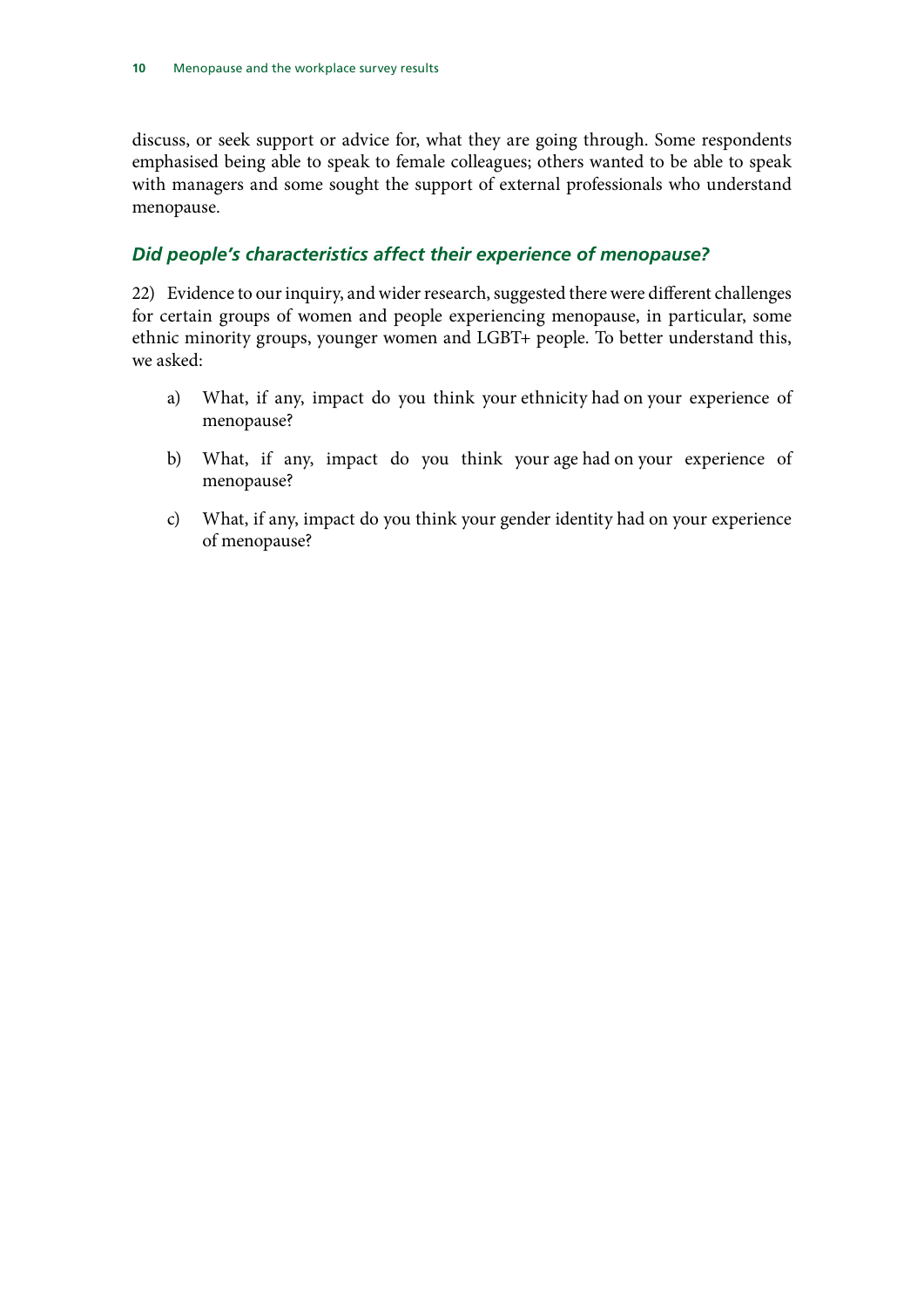#### *Ethnicity*

23) 9% of respondents identified as an ethnic background other than white. As this amounts to only a small number of individuals from ethnic minority groups it is important to acknowledge that the views held may not be representative of the population. However, these findings reflect evidence provided to our inquiry and wider research.





24) Some respondents told us that they thought their ethnicity had an impact on their experience of menopause in terms of the response from health professionals and managers, the severity of symptoms, and increased stigma in some communities.

> *a great deal. racial weathering and stress are a very real factor when it comes to black women and menopause. black lives matter became mainstream news but racism in the media emboldened by brexit confidence/arrogance is worse and shows no signs of abating. black women are more likely to develop menopause up to 2 years earlier and suffer some symptoms for longer than our white counterparts. (SWAN 2018) racial weathering must have a part to play here.*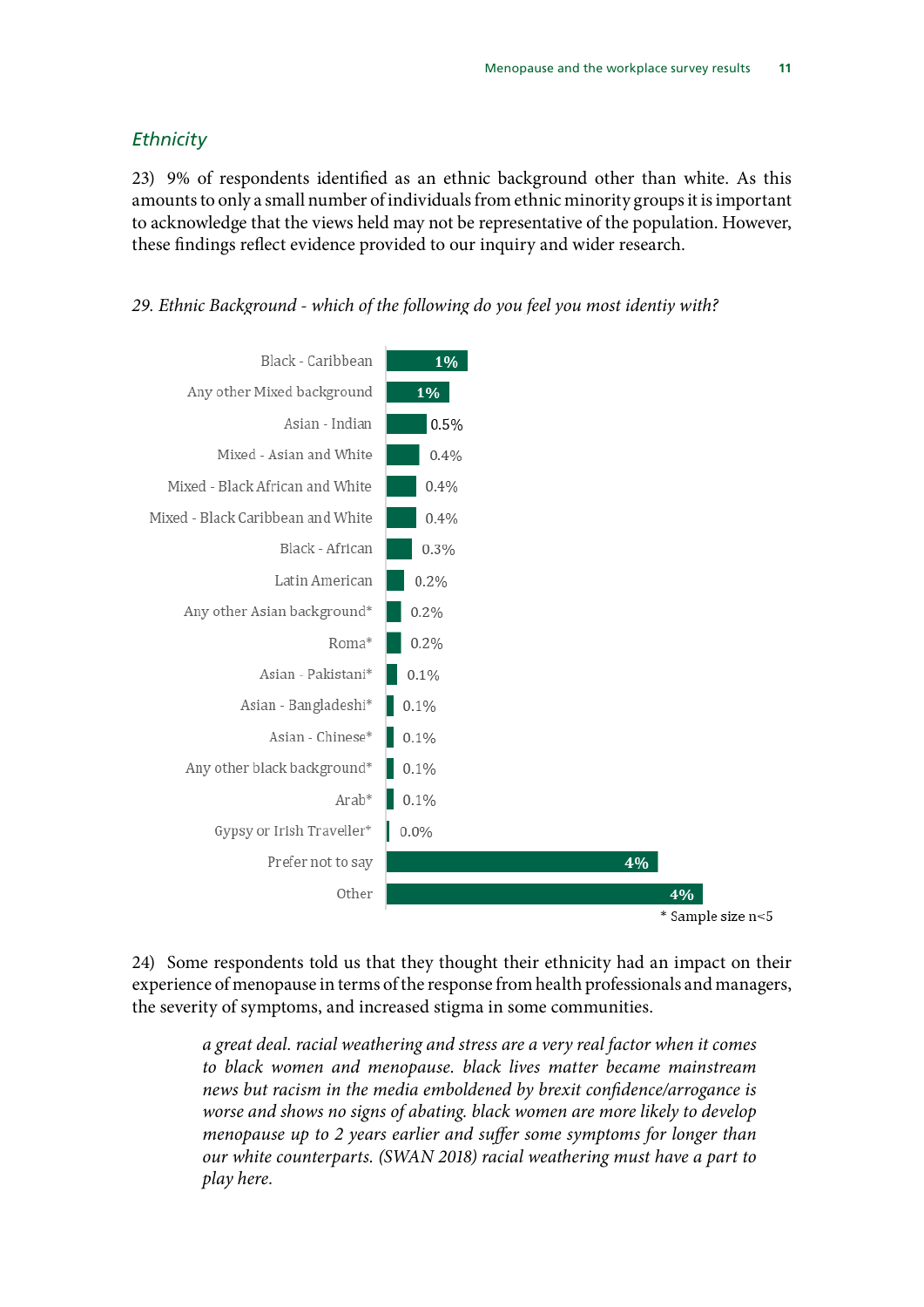*Not being able to share the symptoms because it is considered a taboo in my culture. So I seem to suffer more even in situations where I could be excused.*

*GPs tend to brush off Black Women when we are raising medical issues. For some strange reason they think we do not know our own bodies & are often very dismissive of our symptoms/claims. I know White women who have been offered far more sympathy & understanding for raising the same conditions with the doctor as myself. Its very disappointing.*

#### *Age*

25) Just over a third of respondents to the survey were aged under 50. Around a third were 45 or under when they started to experience menopause symptoms. 8% experienced symptoms before the age of 40.

*28. What age are you?*

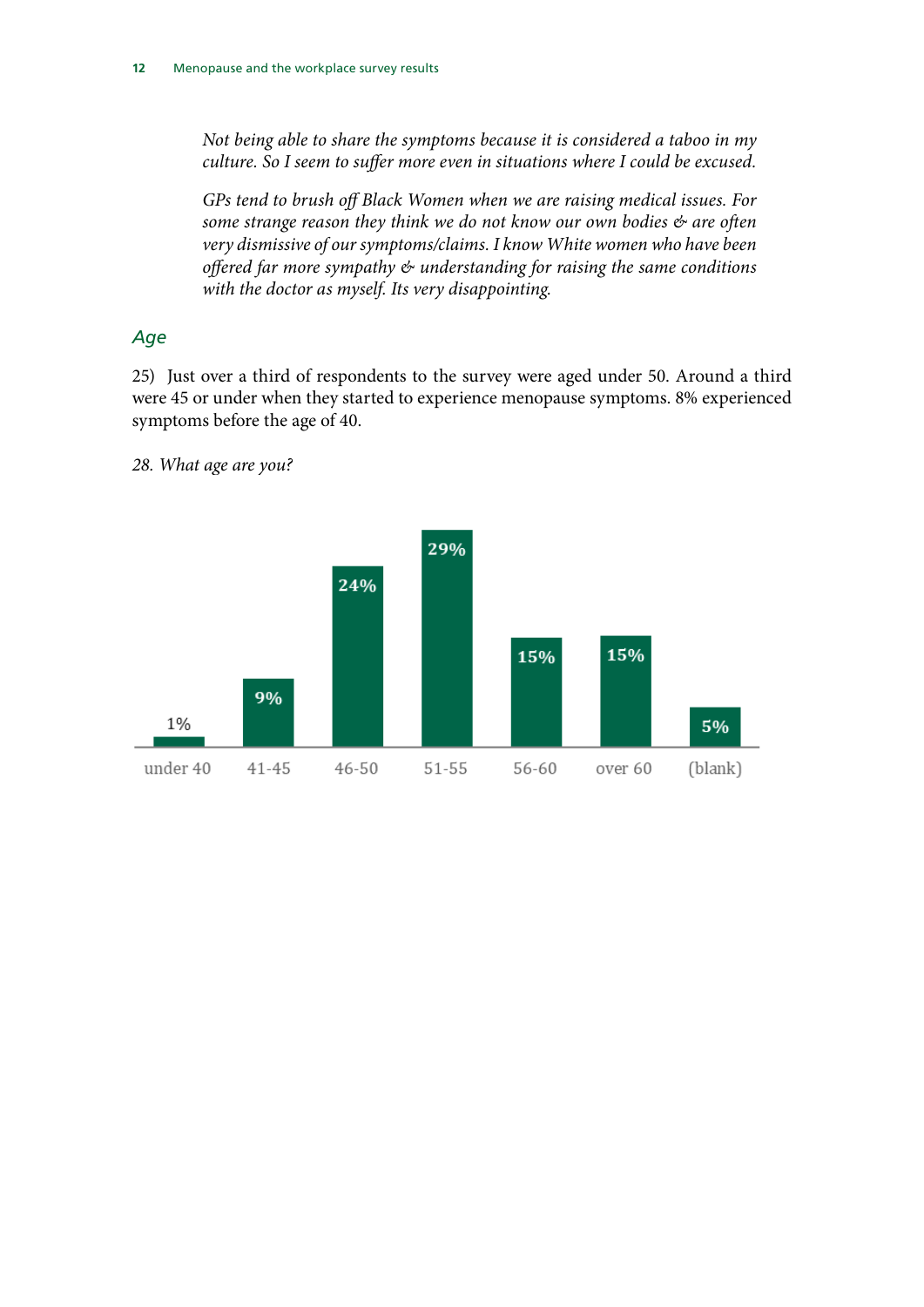

### *1.How old were you when you started experiencing menopause symptoms?*

26) Respondents told us that assumptions and biases around age made it harder for them when experiencing menopause:

> *A lot of derogatory terms for a menopausal woman in her 50's, such as moody cow, grumpy, stupid, and ones I can't remember off the top of my head.*

> *Reinforced stereotypes of middle aged women being forgetful and unreliable.*

*being older… it definitely ended my career progression*

27) However, younger respondents who experienced early menopause, told us how they struggled to access support:

> *people don't take me seriously. They don't believe I'm old enough to be menopausal. Including my GP!*

> *I was very young in starting the menopause. That made it much harder as it was less understood by me, family and work colleagues*

> *I was younger than I expected and didn't know anyone else who was going through it. I felt like a failure.*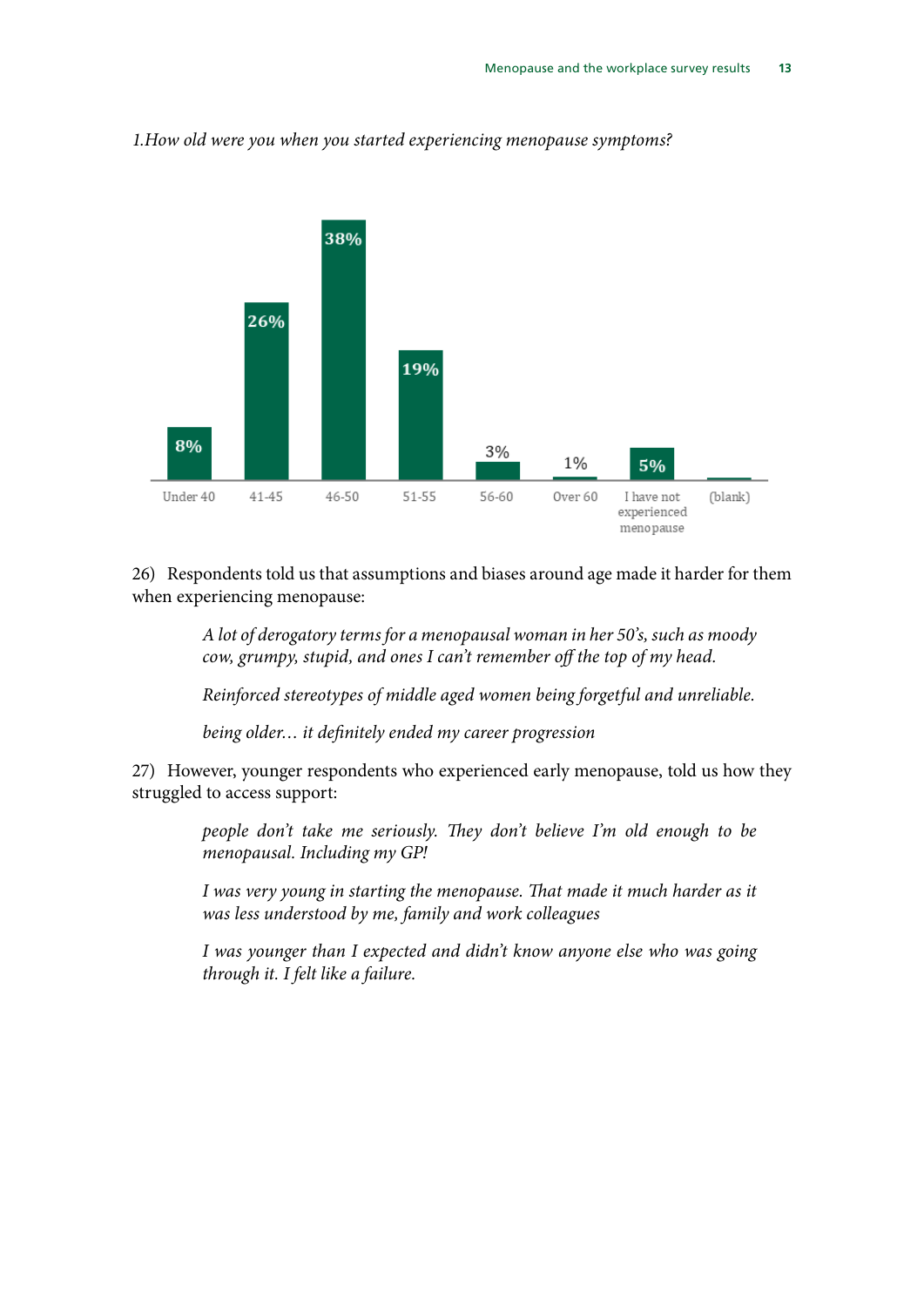# *Gender identity*

28) 0.2% of respondents told us that their gender identity was not the same as their sex as registered at birth. A further 2% said they preferred to self-describe.

*27. Is the gender you identify with the same as your sex registered at birth?*



29) Respondents told us that their experiences were often simply not reflected in the narrative around menopause.

*I'm non-binary and we are largely erased from menopause discussions.*

*I identify as lesbian. My partner started her menopause a few years before me. Far less embarrassment as a result. Much more understanding. Both having hot flushes together, or feeling tired. Easy to have a conversation and not feel ashamed. Easier to work through things like reduced vaginal lubrication and sexual discomfort during intercourse (her experience for a short period) because as two women there is good understanding and communication. In a conversation with my ex husband who was struggling with coping with his wife's menopause and not really understanding what was happening for her, the contrast was very striking. Communication and knowledge is key. No need for fear and stigma.*

*That's a difficult question. I'm non-binary, but generally not dysphoric, and it doesn't bother me to be identified as female. But when my periods stopped, it was such a huge relief. Then after nearly 2 years I had another and I think that's the first really bad experience of gender dysphoria I've had. It's been difficult.*

## *What happens next?*

30) We are continuing with our inquiry, and the important information we have gained from this survey will help us form our recommendations to Government when we publish our report.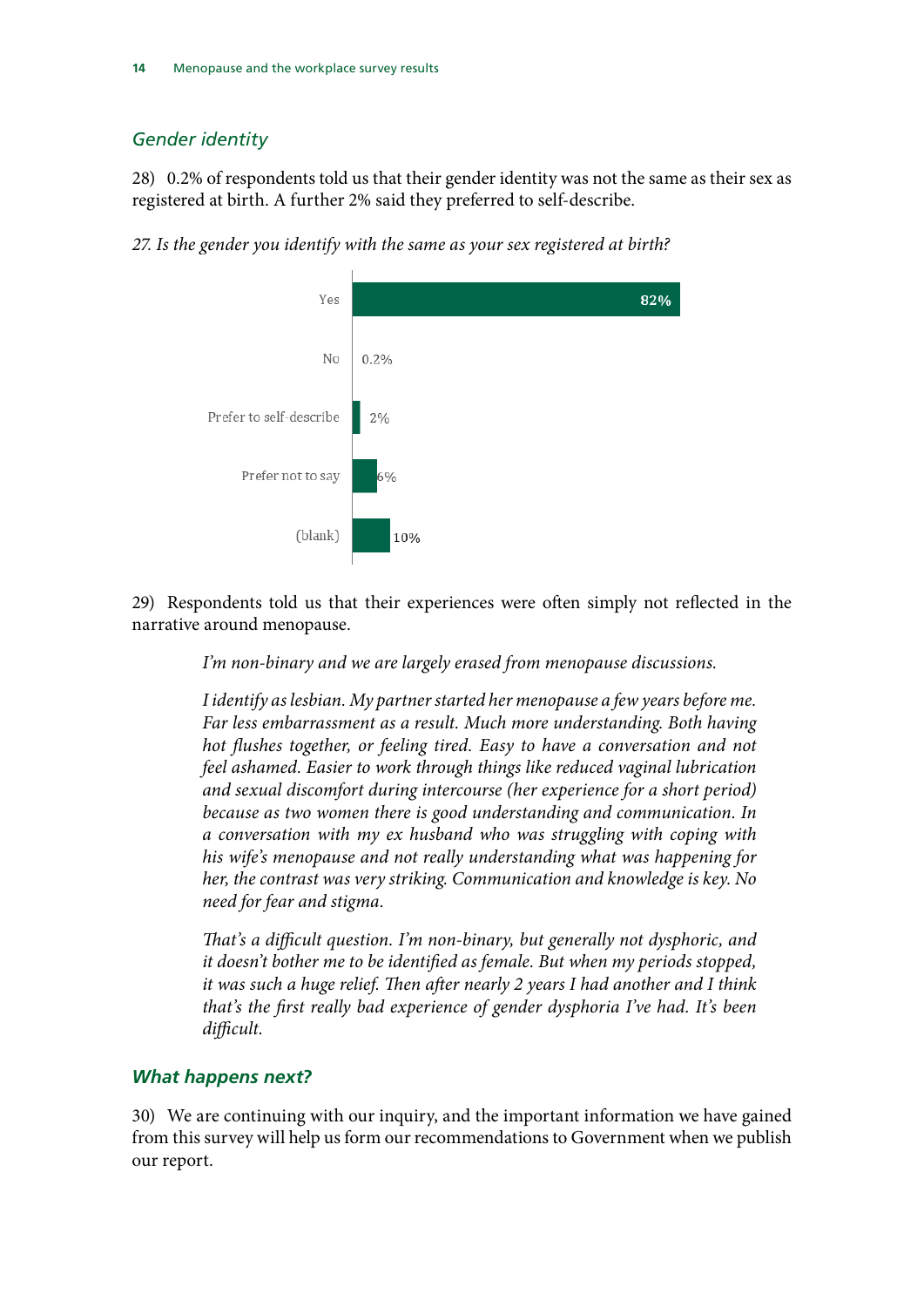# **2** Annex 2 - Survey results graphics

# **Who responded to our survey - demographic data**

#### *16. What is your sex?*



### *27. Is the gender you identify with the same as your sex registered at birth?*





*28.What age are you?*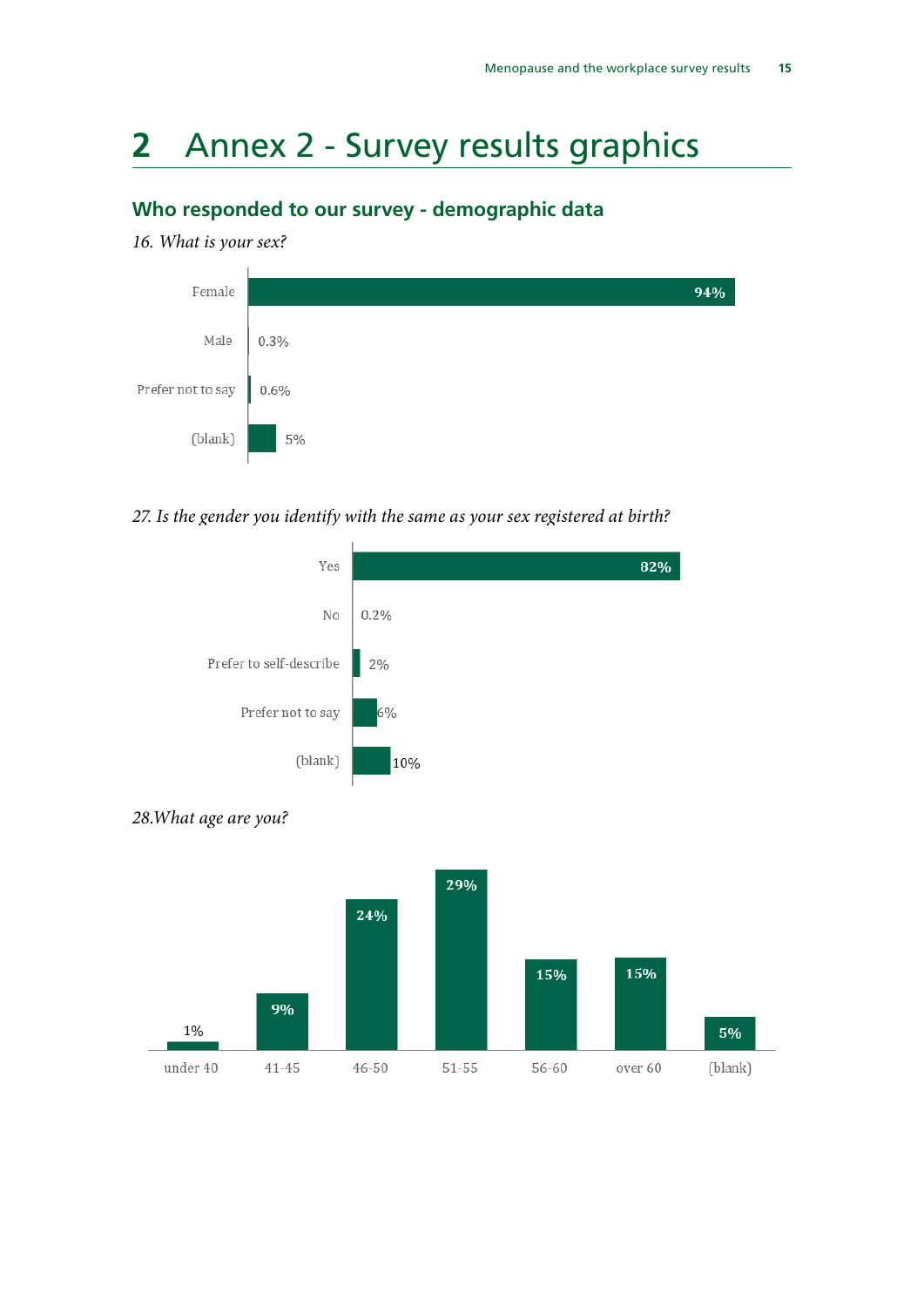

#### *1. How old were you when you started to experience menopause symptoms*

# **Symptoms and impact**

**Nearly 87% of respondents identified as from "Any White background"; the next most common ethnic background was "Black – Caribbean"** 

*29. Ethnic Background - which of the following do you feel you most identify with? -*



\* Sample size n<5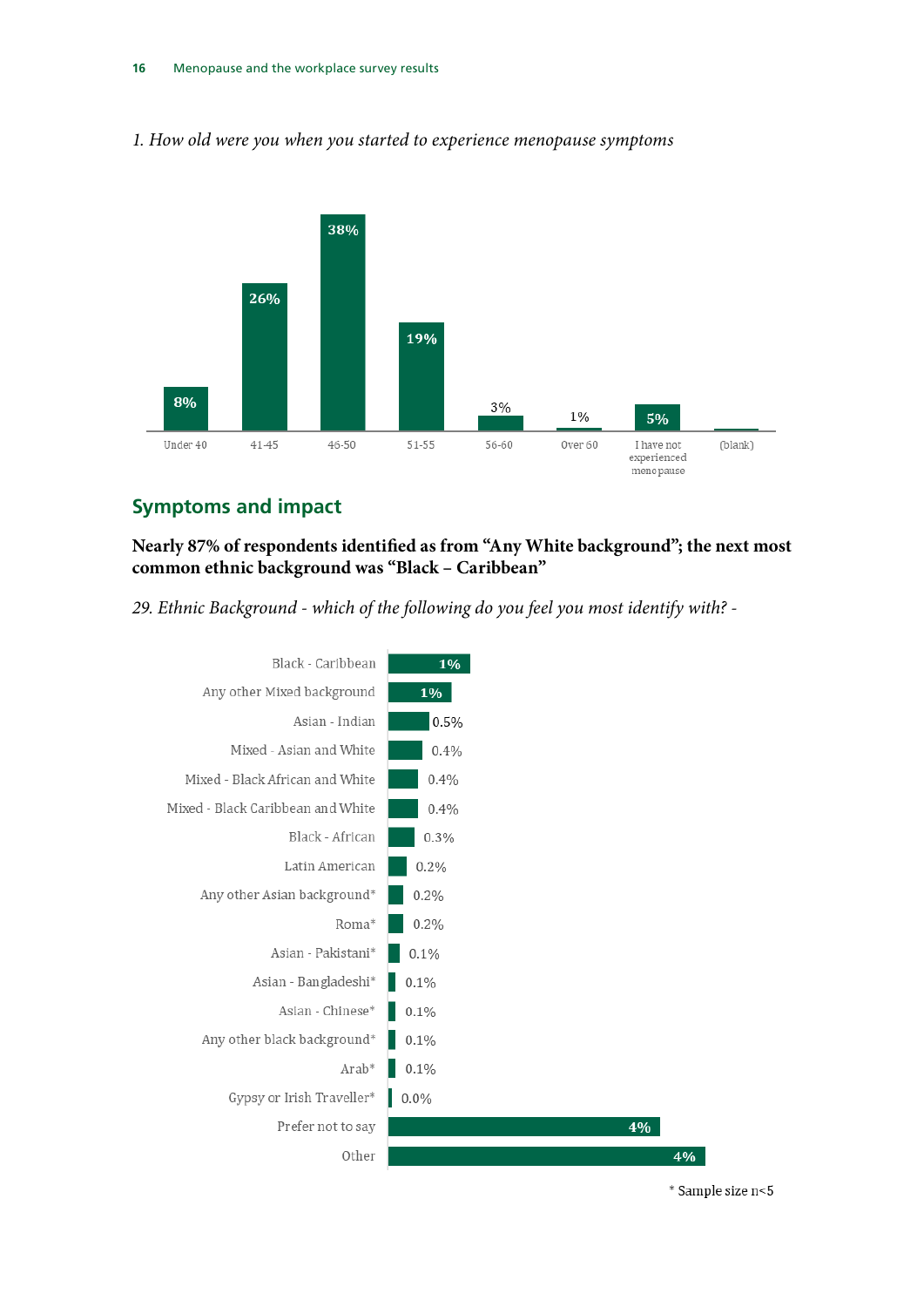

#### *3. Did you experience any of the following menopause symptoms?*

### *5. In what way did your menopause symptoms affect your ability to work?*

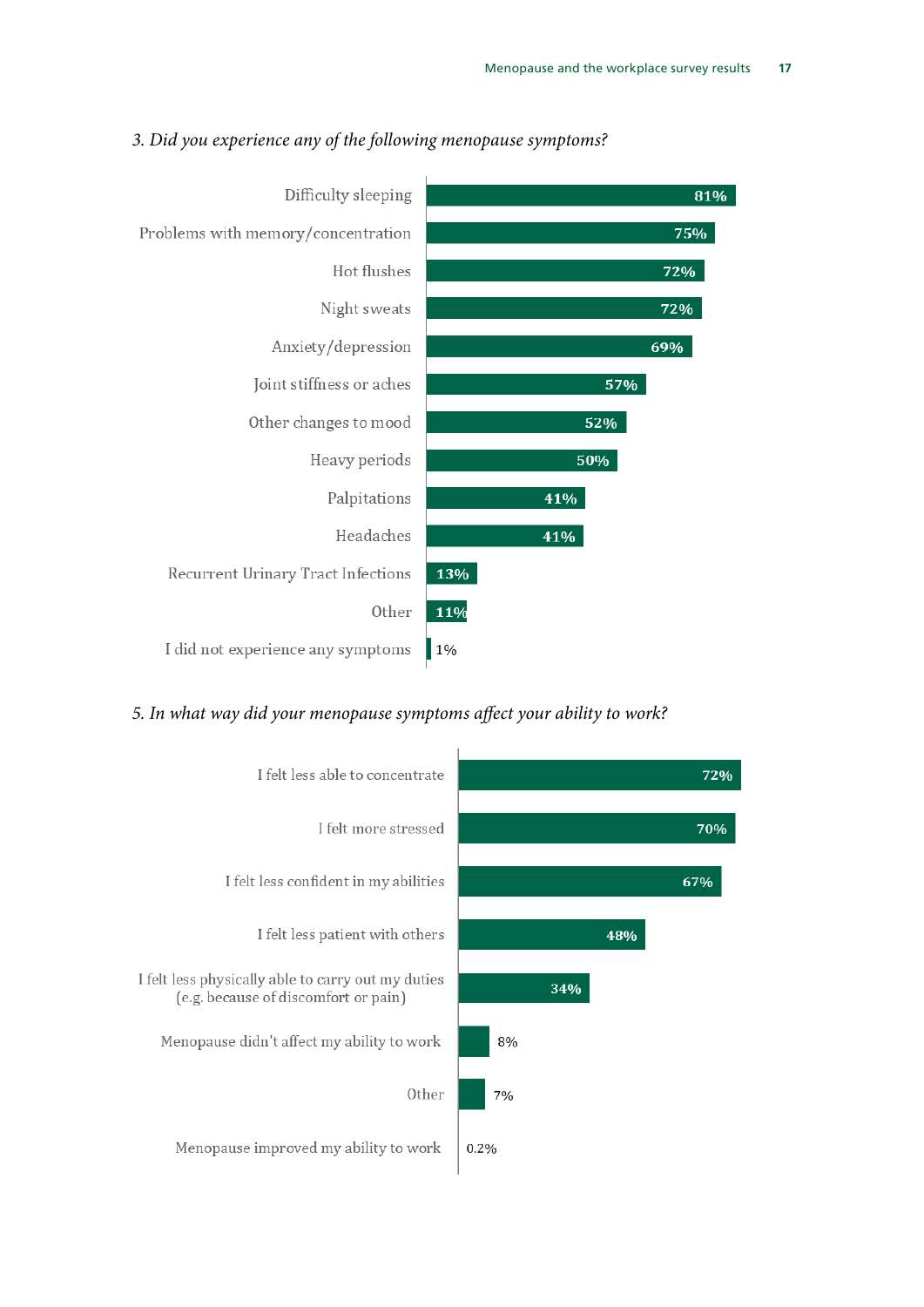# **Telling people at work**

*10. Who, if anyone, did you tell at work about experiencing the menopause or about your symptoms?*



## **Support in the workplace**

# *How supported did you feel by them?*

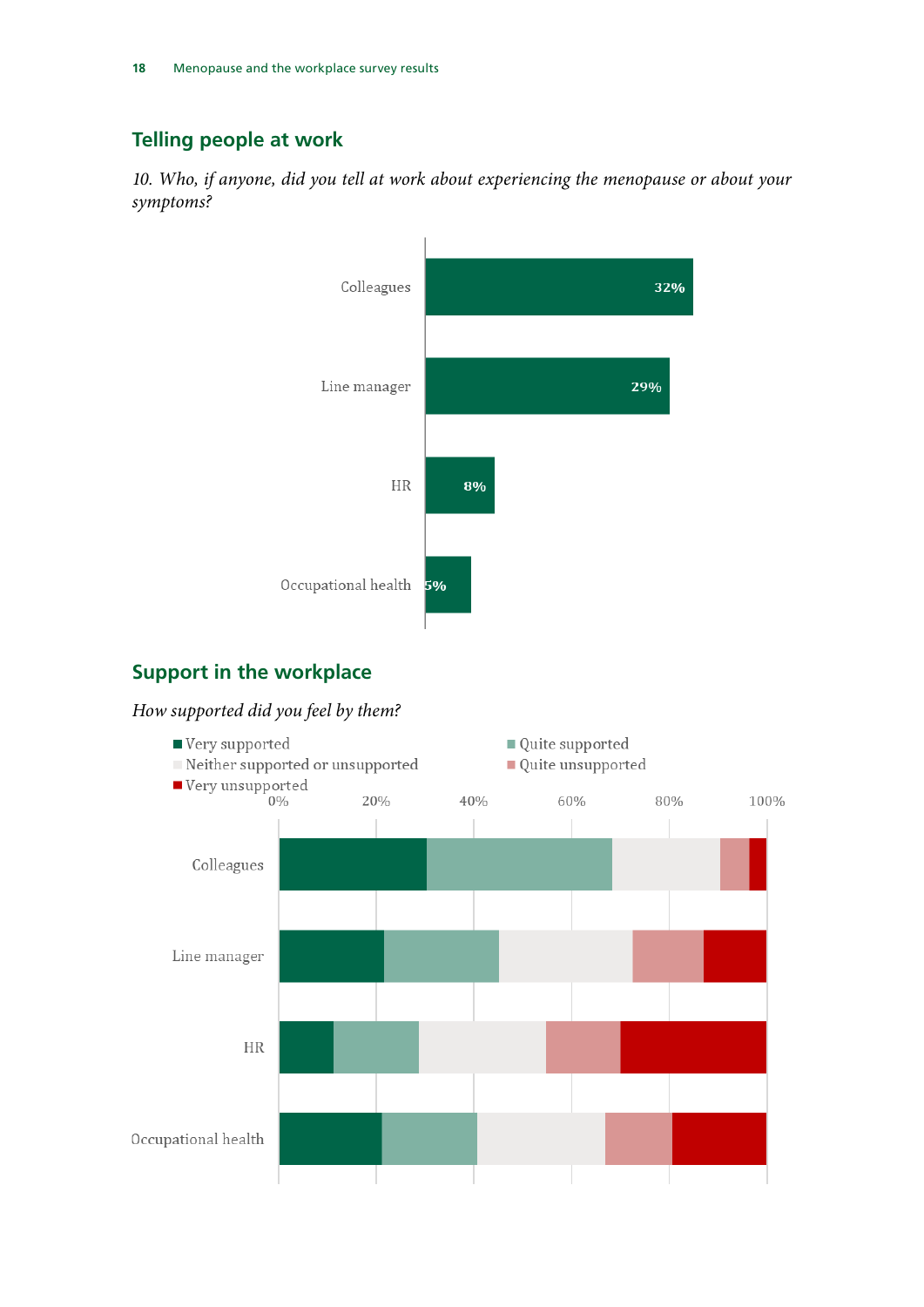

### *14. What adjustments did you request? (Proportion of those that made requests)*

*15. What adjustments did you receive? (No. of respondents receiving adjustment as a proportion of no. of requests)*



31) The chart above shows the number of respondents that received that adjustment, as a proportion of the number of people that requested it. In the 'other' category, the figure of 118% reflects the fact that 28 people requested adjustments, but 33 people say they received adjustments.

*16. Overall, how helpful were the adjustments that you received?*

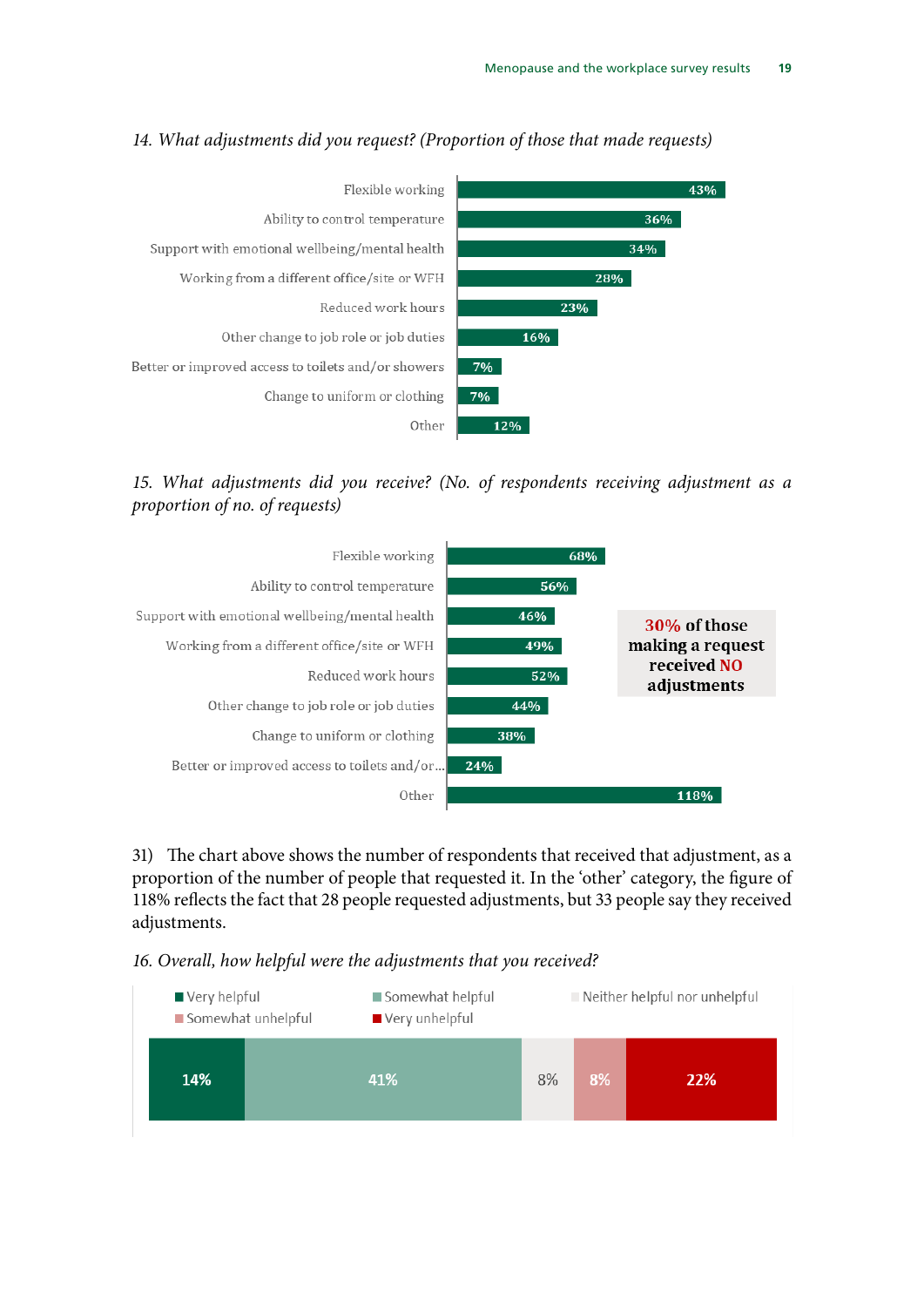# **Symptoms: demographic breakdown**

32) These breakdowns are included for information, however due to the small sample sizes for ethnicity, sex and gender identity, caution should be exercised when drawing any conclusions.

#### **The highest number of reported symptoms were from people of mixed ethnicity**

*Average number of symptoms reported (out of 12 listed)*

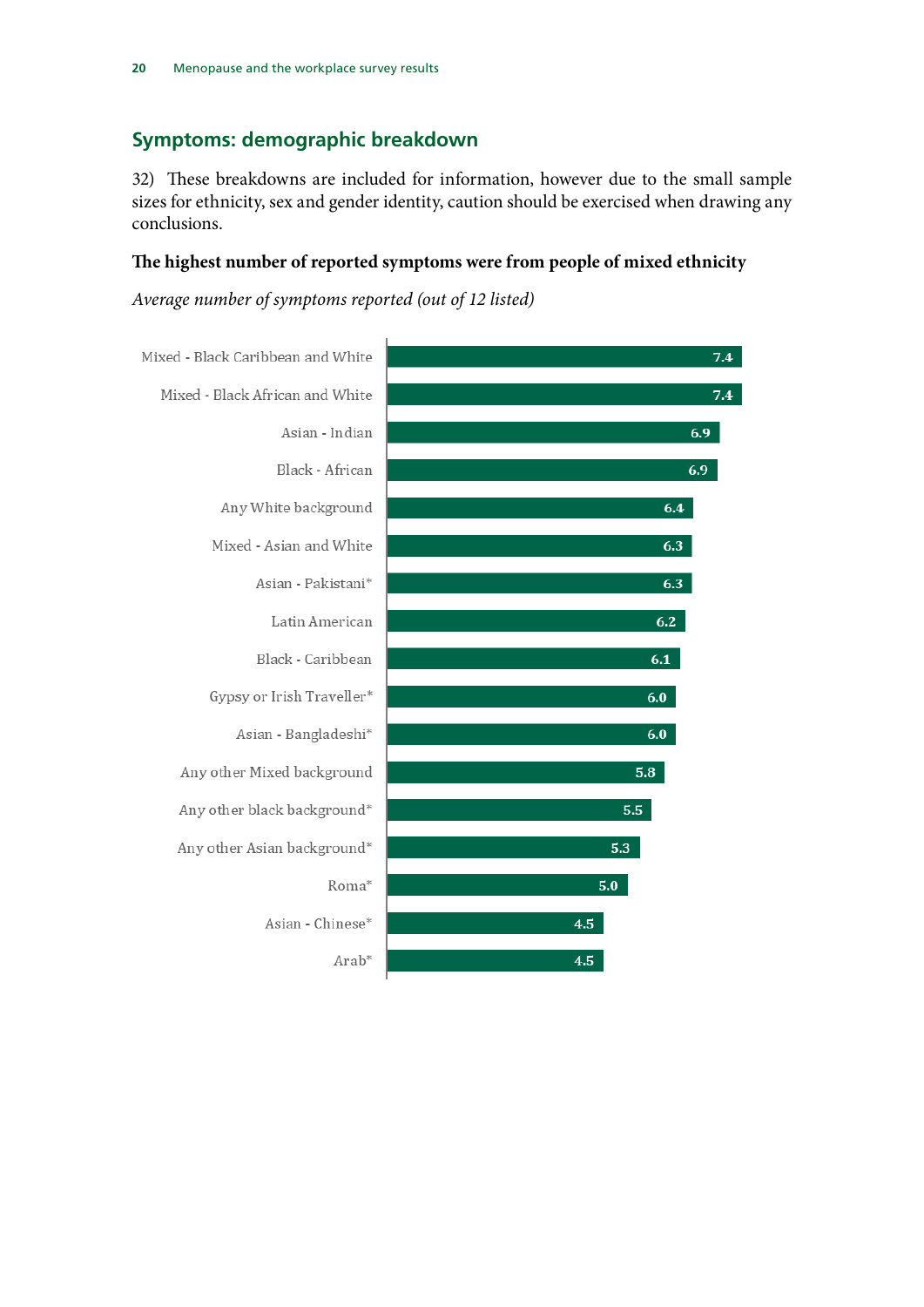#### **There was noticeable variation in symptoms across ethnicity**

#### *Proportion of total symptoms reported (ranked by number of respondents)*



## **Time off work: demographic breakdown**

33) These breakdowns are included for information, however due to the small sample sizes for ethnicity, sex and gender identity, caution should be exercised when drawing any conclusions.

#### **Older respondents were less likely to have taken time off**

*7. Have you ever had time off work due to your symptoms? ("Yes", by age)*

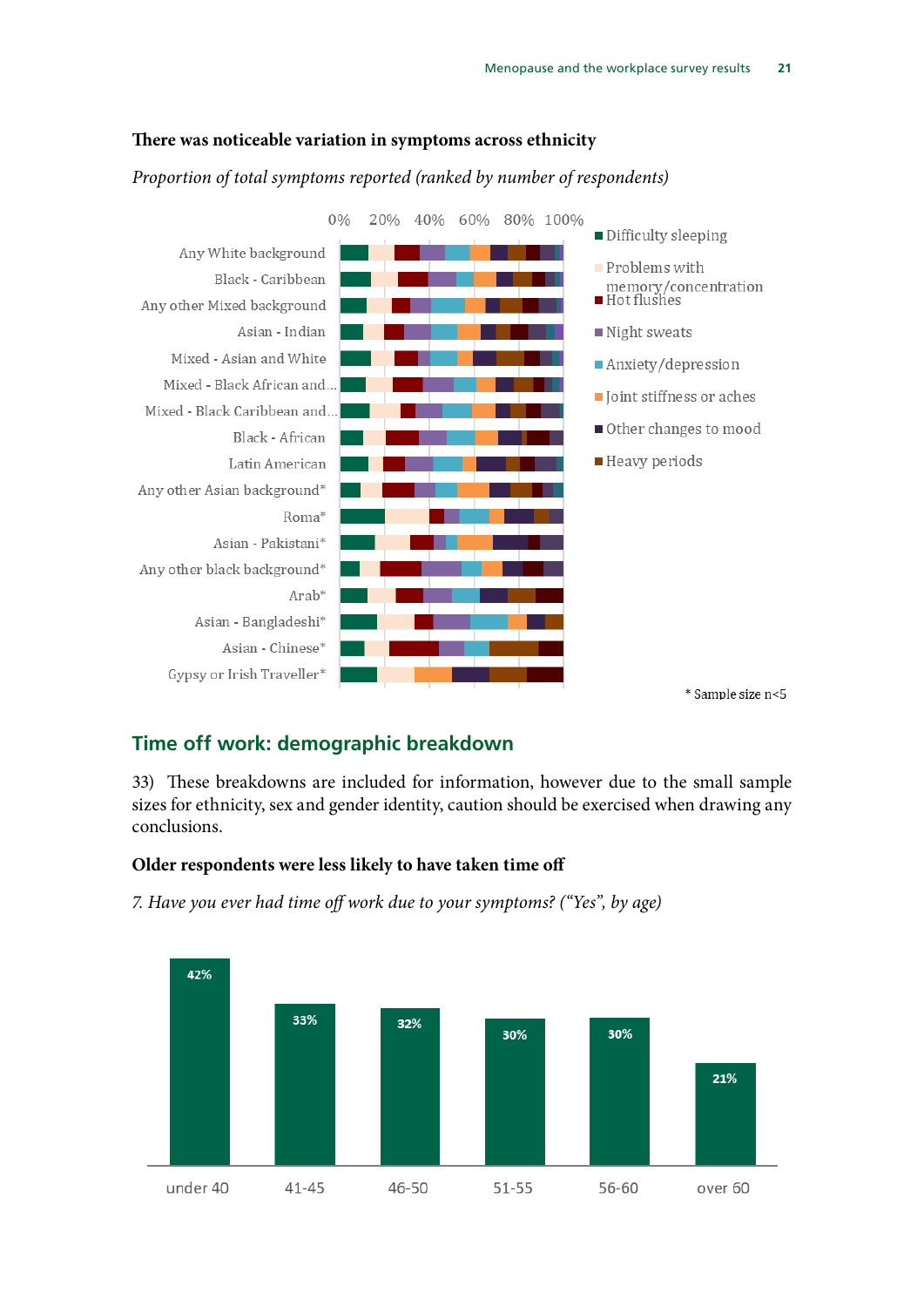#### **Respondents identifying as male were less likely to take time off**

*7. Have you ever had time off work due to your symptoms? ("Yes", by sex)*



### **Just under a third of respondents identifying as White had taken time off**

*7. Have you ever had time off work due to your symptoms? ("Yes", by ethnicity)*

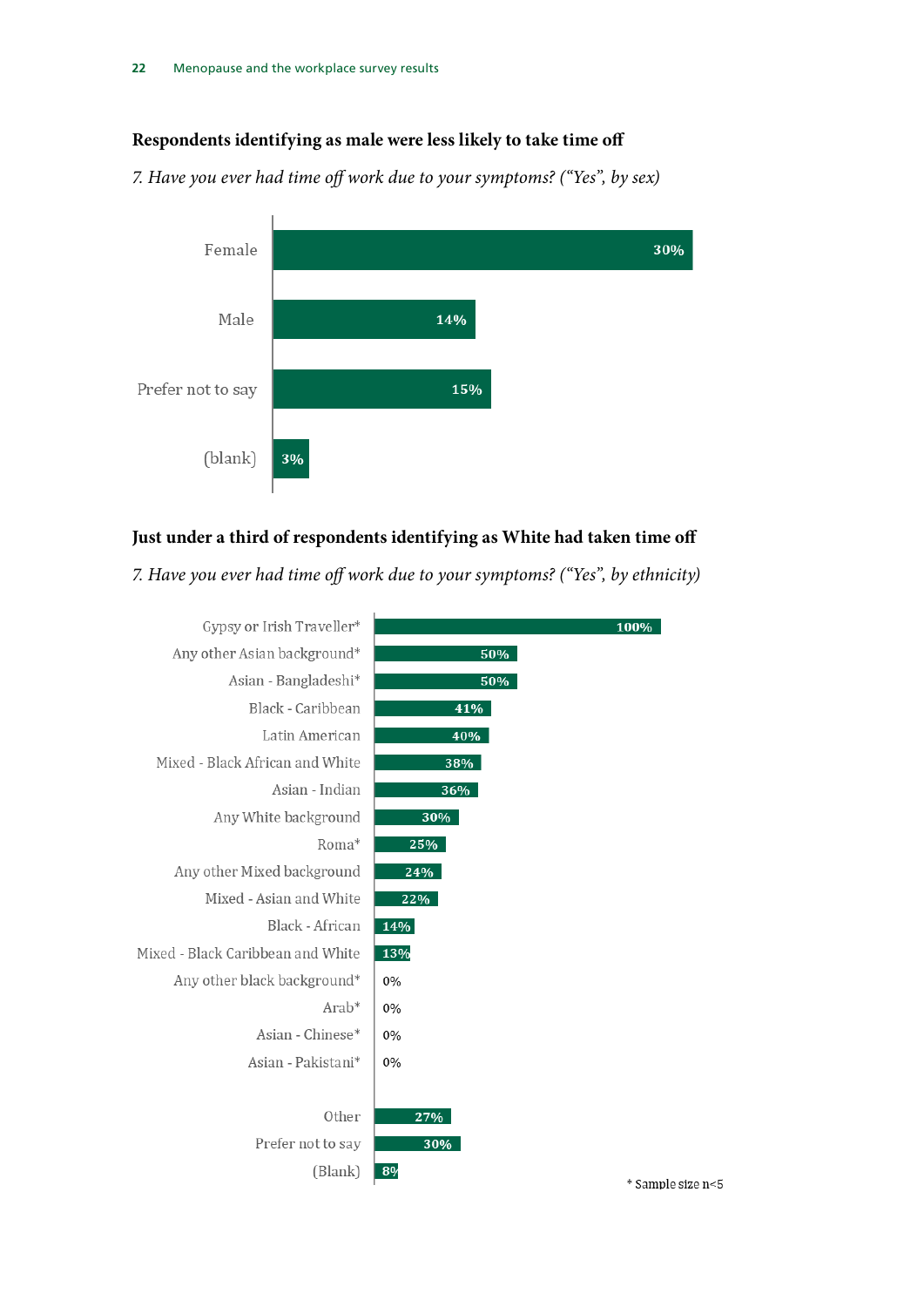# **Telling people at work: demographic breakdown**

34) These breakdowns are included for information, however due to the small sample sizes for ethnicity, sex and gender identity, caution should be exercised when drawing any conclusions.

### **Respondents over 60 much were less likely to have informed people at work**

*9. Did you tell anyone at work about experiencing the menopause or about your symptoms?* 



**Respondents identifying as male were less likely to have informed people at work**

*9. Did you tell anyone at work about experiencing the menopause or about your symptoms?* 

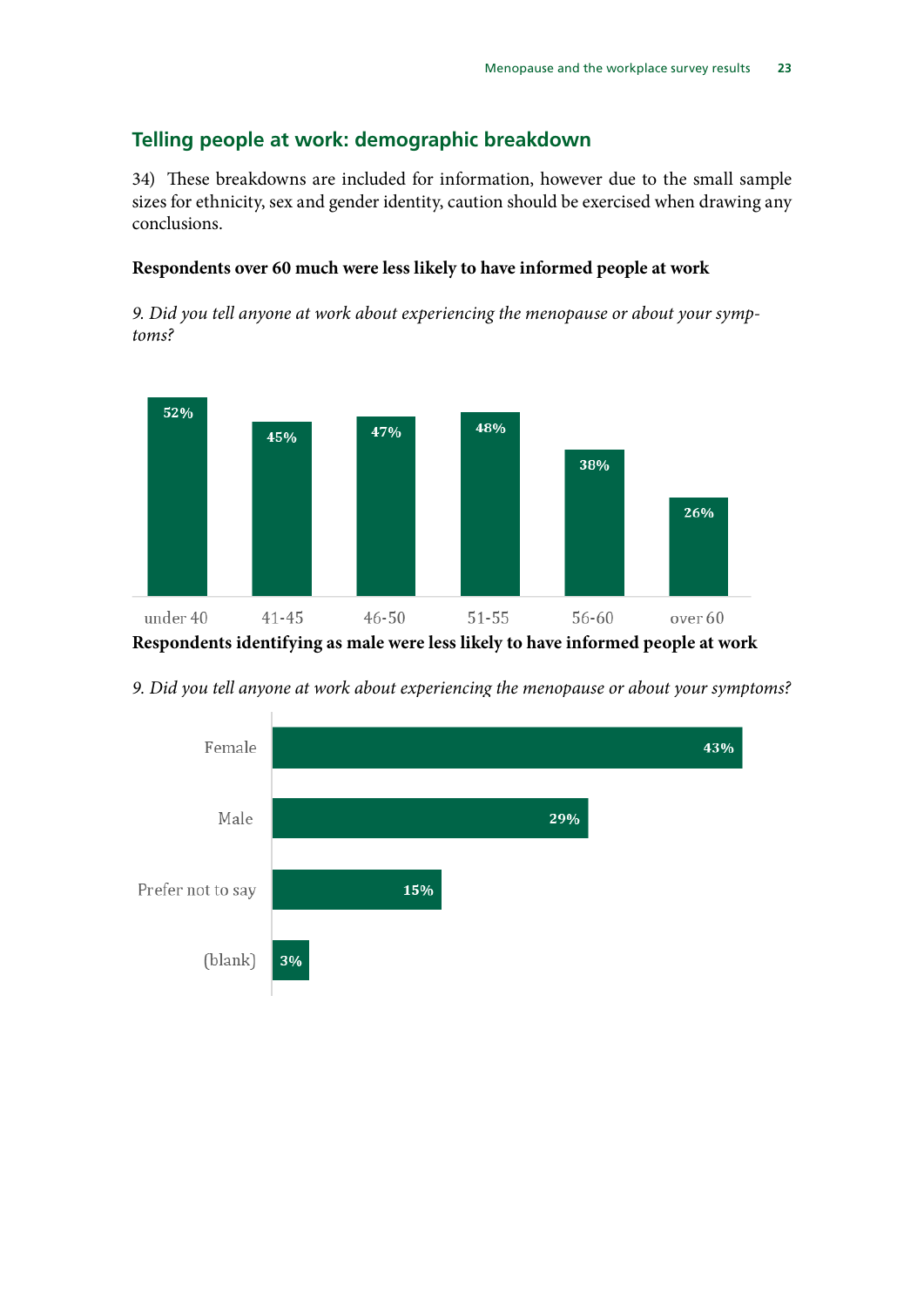## **Black African and Latin American respondents were less likely to inform people at work**



*9. Did you tell anyone at work about experiencing the menopause or about your symptoms?*

# **Workplace adjustments: demographic breakdown**

35) These breakdowns are included for information, however due to the small sample sizes for ethnicity, sex and gender identity, caution should be exercised when drawing any conclusions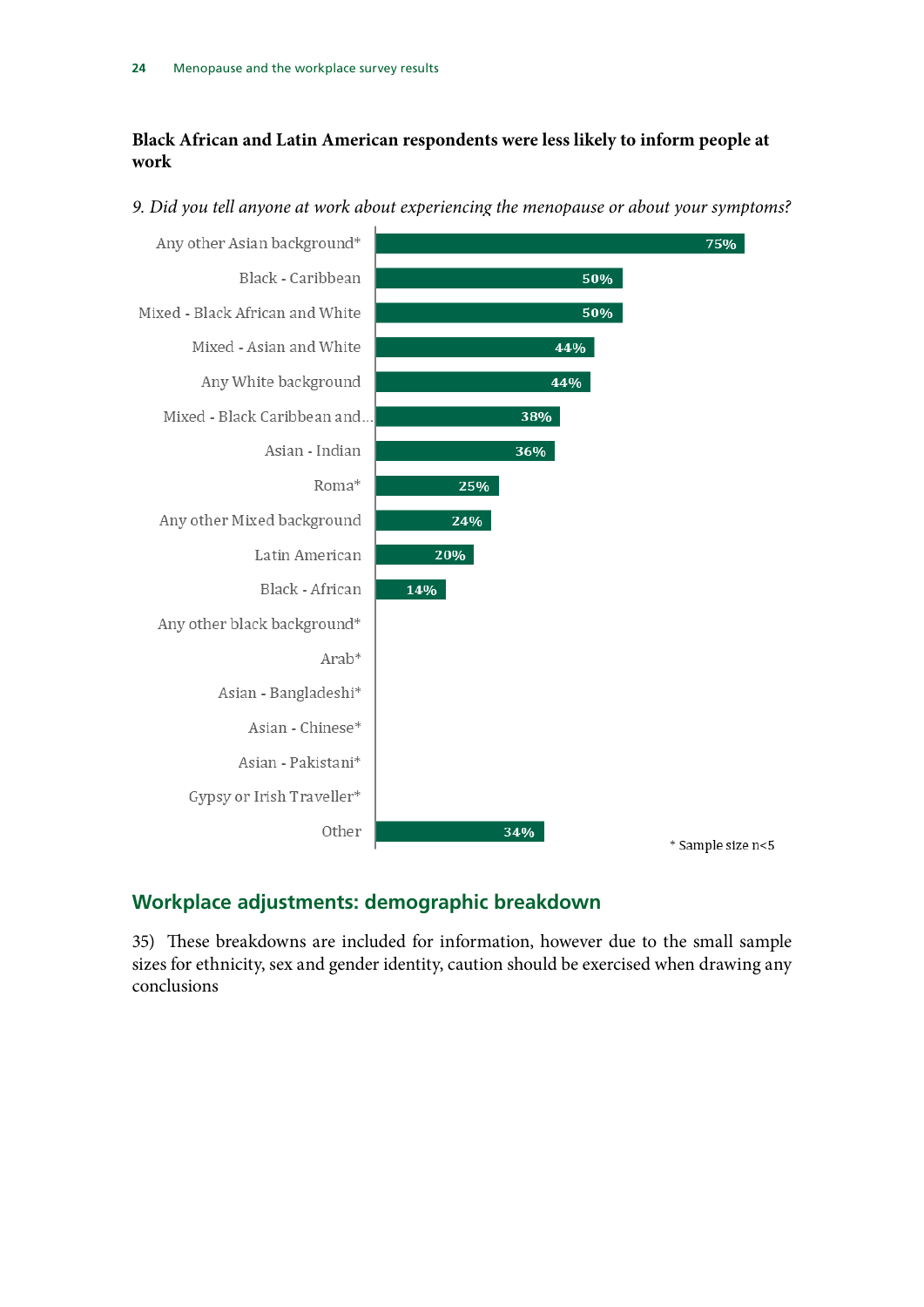## **Respondents under 40 were significantly more likely to request adjustments**

*12. Did you request adjustments in the workplace due to your symptoms? ("Yes", by age)*



## **Respondents identifying as male were slightly more likely to request adjustments**

*12. Did you request adjustments in the workplace due to your symptoms? ("Yes", by sex)*